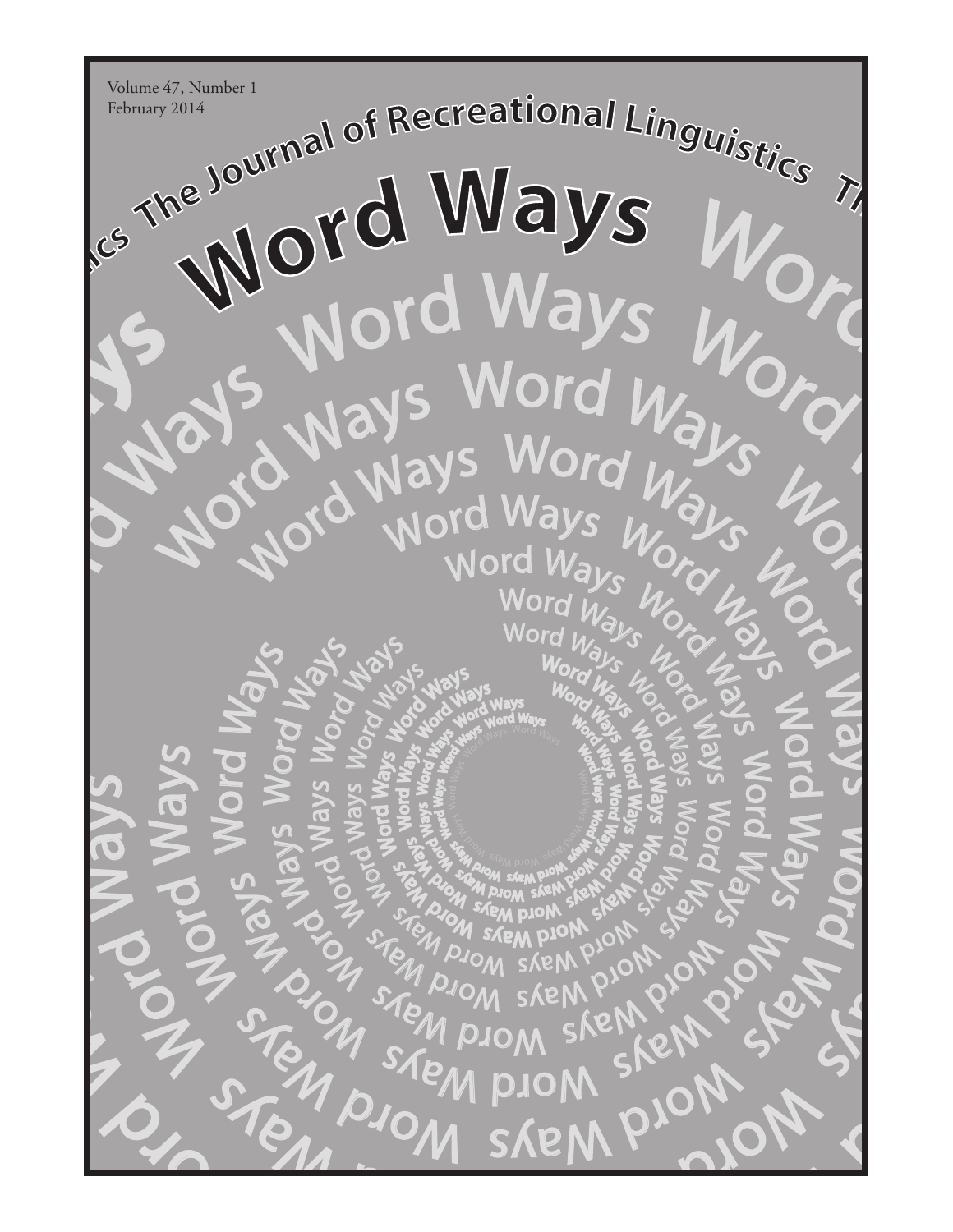## **WORD WAYS® The Journal of Recreational Linguistics**

| 1968 Editor:      | Dimitri A. Borgmann, Dayton, Washington |
|-------------------|-----------------------------------------|
| 1969 Editor:      | Howard W. Bergerson, Sweet Home, Oregon |
| 1970-2006 Editor: | A. Ross Eckler, Morristown, New Jersey  |

EDITOR and **PUBLISHER**  Jeremiah Farrell 9144 Aintree Drive Indianapolis, Indiana 46250 wordways@butler.edu

**BUSINESS** and **SUBSCRIPTIONS** 

Karen Farrell 9144 Aintree Dr. Indianapolis, Indiana 46250 wordways@butler.edu

**KICKSHAWS** EDITOR .

David Morice 1304 Bloomington St. Iowa City, Iowa 52240  $drabc1946$ @gmail.com

**US ISSN 0043-7980** 

Published Quarterly in February, May, August, November Annual Subscription Rate: \$33 (domestic), \$35 (Canada and Mexico), \$45 (Europe), \$60 elsewhere, \$60 libraries and institutions, \$20 online

Back issues available (write for prices)

Website: www.wordways.com (Web specialist, David S. Dillon)

**Editorial Board:** 

Lacey Echols A. Ross Eckler Kirstin L. Ellsworth Katie Mohr Judith Harper Morrel David D. Wright

### Printed at Campus Impressions, Butler University

Copyright © 2014 Jeremiah Farrell